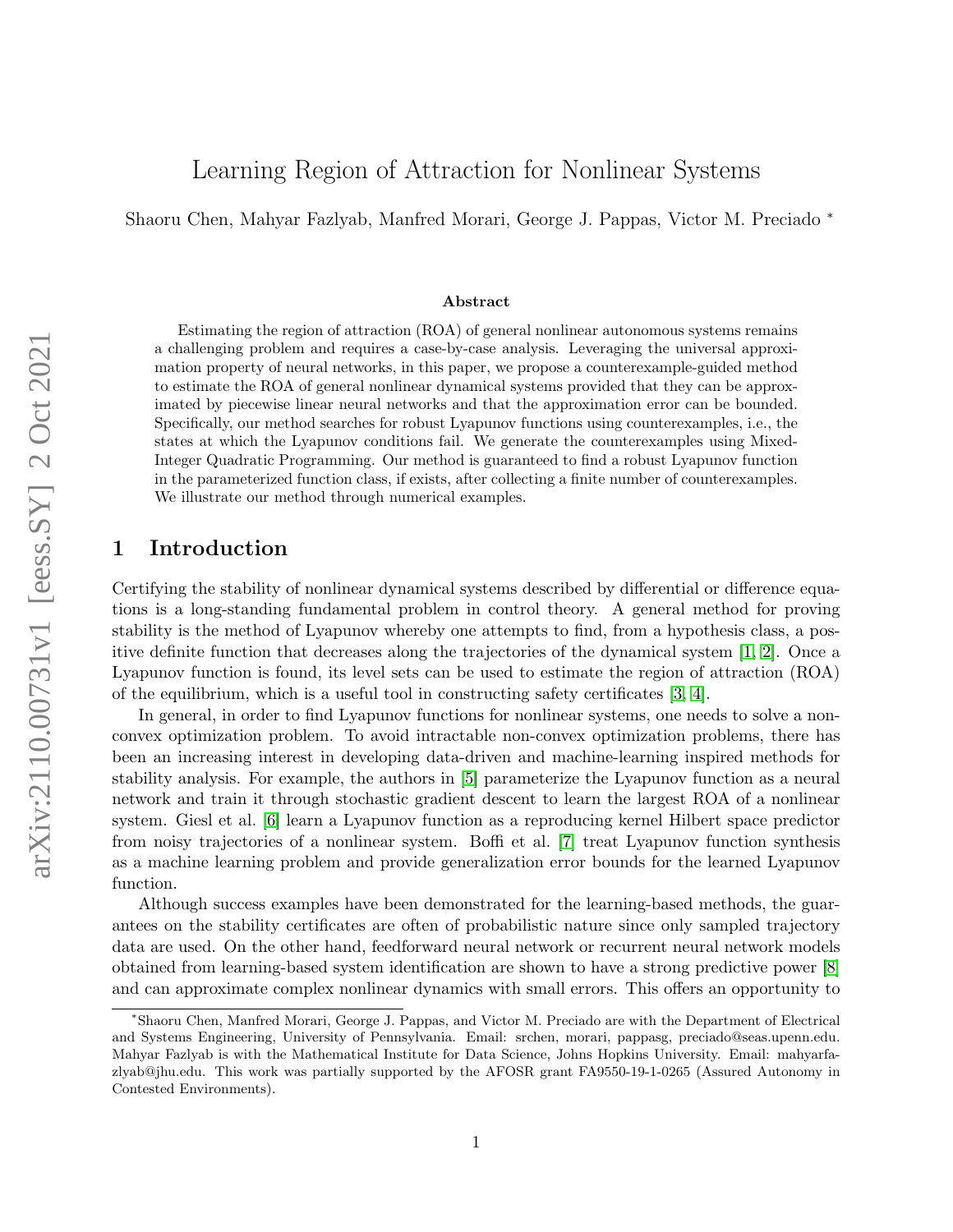obtain deterministic stability guarantees on nonlinear systems by analyzing their neural network approximations with the model errors taken into account. However, how to analyze the stability of uncertain neural network dynamics remains a challenge with only limited work available [\[9,](#page-12-8) [10\]](#page-12-9).

In this paper, we propose a sampling-based method for constructing robust Lyapunov functions (see Theorem [1](#page-3-0) for definition) for a class of uncertain dynamical systems with feedforward ReLU networks modeling the nominal dynamics over a compact region of interest (ROI). Our method consists of a learner, which is responsible for generating Lyapunov function candidates, and a verifier, which validates or rejects the proposed candidates with counterexamples to guide the search. More importantly, if a Lyapunov function exists in the parameterized Lyapunov function class, our method is guaranteed to find one in a finite number of steps. These properties are particularly desirable for analysis of uncertain neural network dynamical systems. For comparison, the convex relaxation based methods [\[10\]](#page-12-9) easily become excessively conservative as the size of the neural network or the model uncertainty increases. The counterexample-guided Lyapunov function synthesis methods in [\[11–](#page-12-10)[13\]](#page-12-11) do not have finite-step termination guarantees which means that the number of calls to the computationally expensive verifier cannot be bounded. Our method is inspired by [\[9\]](#page-12-8) which proposes a sampling-based method for stability analysis of autonomous hybrid systems. We extend the method in [\[9\]](#page-12-8) to handle uncertain dynamical systems and demonstrate the potential of our proposed method to automate Lyapunov function synthesis for nonlinear systems through their neural network dynamics approximations.

We state the assumption on the uncertain neural network dynamical system and the problem formulation in Section [2.](#page-1-0) In Section [3,](#page-2-0) the parameterization of robust Lyapunov function is introduced and a sampling-based method to synthesize a robust Lyapunov function is presented in Section [4.](#page-4-0) The practical use of the proposed framework is discussed in Section [5](#page-7-0) with numerical examples given in Section [6](#page-8-0) to demonstrate our method. Section [7](#page-11-0) concludes the paper.

### <span id="page-1-0"></span>2 Problem Statement

Consider a discrete-time nonlinear dynamical system

<span id="page-1-1"></span>
$$
x_{+} = f(x) \tag{1}
$$

where  $x \in \mathbb{R}^{n_x}$  is the state,  $x_+$  denotes the state at the next time instance, and  $f: \mathbb{R}^{n_x} \mapsto \mathbb{R}^{n_x}$ is a locally Lipschitz continuous function. We assume that system [\(1\)](#page-1-1) has an equilibrium  $x = 0$ , i.e.,  $0 = f(0)$ , and is asymptotically stable at the origin. Verifying that system [\(1\)](#page-1-1) is locally stable around the origin can be done by analyzing the linearization of the system at  $x = 0$  if it exists. Of more practical use is estimating the region of attraction of the origin.

**Definition 1** (Region of attraction). The region of attraction for system [\(1\)](#page-1-1) at the origin is  $\mathcal{O} = \{x_0 | \lim_{k \to \infty} x_k = 0\}$  where  $x_k$  denotes the state of the system at time  $k = 0, 1, 2, \cdots$ .

The ROA characterizes how much the system can be perturbed from  $x = 0$  without diverging. Therefore, the ROA is often used to describe the safety of nonlinear systems. In this work, we are also interested in the region where the convergence of system trajectories to a small neighborhood of the origin can be verified since this relaxed notion of ROA also suffices to show safety of nonlinear systems in practical applications.

Computing the exact ROA  $\mathcal{O}$  for general nonlinear systems is infeasible and hence, one seeks to find an estimate  $\mathcal O$  of ROA for specific classes of dynamical systems. In this work, we assume that the map f can be approximated by a piecewise linear multi-layer neural network  $f_{NN}$  and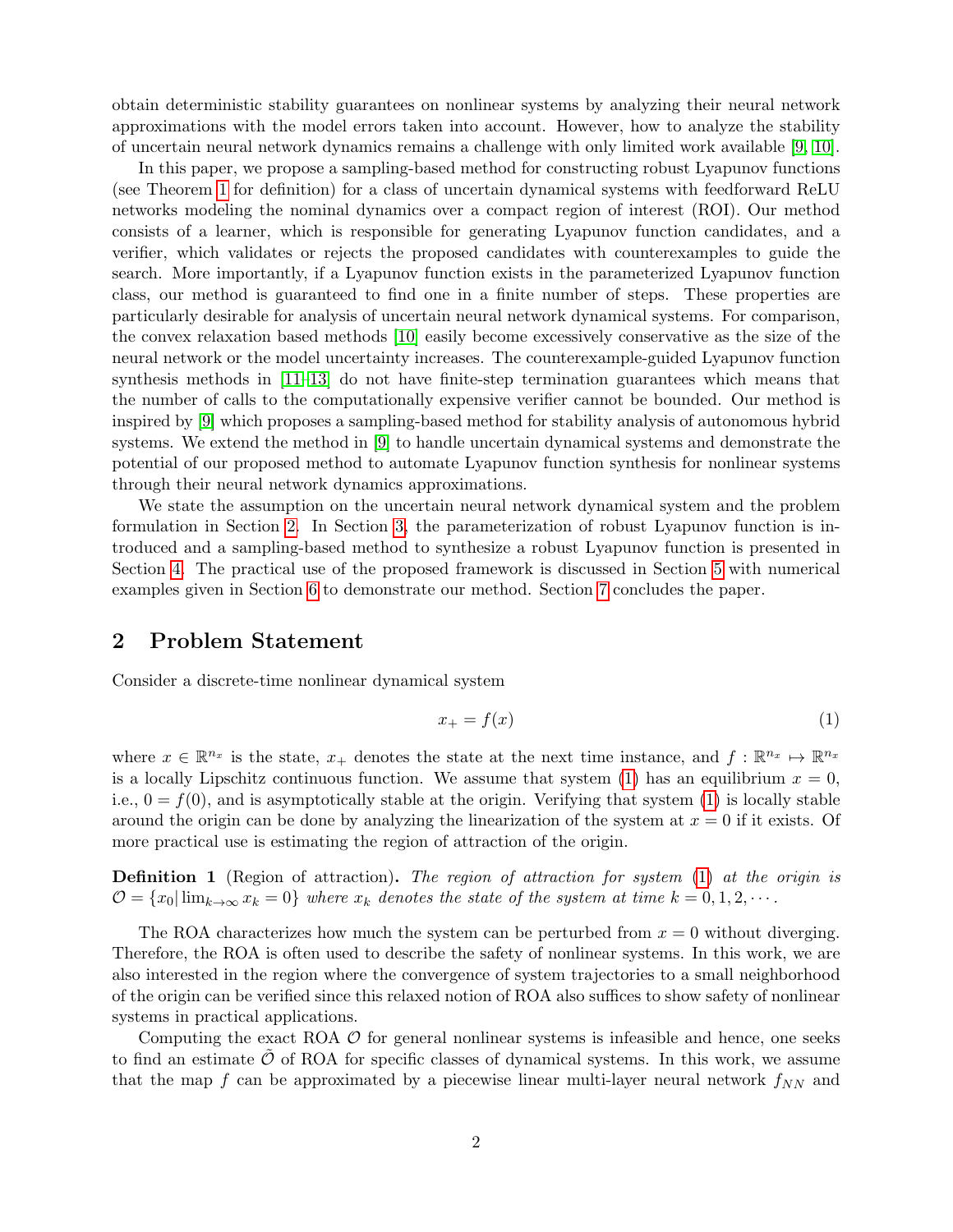that the approximation error  $f - f_{NN}$  can be bounded. Specifically, consider a neural network with ReLU<sup>[1](#page-2-1)</sup> activation:

<span id="page-2-4"></span>
$$
z_0 = x
$$
  
\n
$$
z_{\ell+1} = \max(W_{\ell}z_{\ell} + b_{\ell}, 0), \quad \ell = 0, \cdots, L-1
$$
  
\n
$$
f_{NN}(x) = W_{L}z_{L} + b_{L}
$$
\n(2)

where  $z_0 = x \in \mathbb{R}^{n_0}$   $(n_0 = n_x)$  is the input to the neural network,  $z_{\ell+1} \in \mathbb{R}^{n_{\ell+1}}$  is the the output vector of the  $(\ell + 1)$ -th hidden layer with  $n_{\ell+1}$  neurons,  $f_{NN}(x) \in \mathbb{R}^{n_{L+1}}$   $(n_{L+1} = n_x)$  is the output of the neural network, and  $W_\ell \in \mathbb{R}^{n_{\ell+1} \times n_{\ell}}, b_\ell \in \mathbb{R}^{n_{\ell+1}}$  are the weight matrix and the bias vector of the  $(\ell + 1)$ -th hidden layer.

<span id="page-2-2"></span>**Assumption 1.** For a given Schur stable matrix  $A \in \mathbb{R}^{n_x \times n_x}$  and a compact region of interest (ROI)  $\mathcal{X} \subset \mathbb{R}^{n_x}$  with  $0 \in int(\mathcal{X})$ , where  $int(\mathcal{X})$  denotes the interior of X, the map  $f(x)$  can be decomposed as

<span id="page-2-5"></span>
$$
f(x) = Ax + f_{NN}(x) + w(x), \quad \forall x \in \mathcal{X}
$$
\n(3)

where the approximation error  $w(x) \in \mathbb{R}^{n_x}$  satisfies

<span id="page-2-6"></span>
$$
||w(x)||_{\infty} \le \gamma ||x||_{\infty} + \delta, \quad \forall x \in \mathcal{X},
$$
\n(4)

for some known positive constants  $\gamma$ ,  $\delta$ .

Now consider the uncertain dynamical system

<span id="page-2-3"></span>
$$
x_{+} = \underbrace{Ax + f_{NN}(x)}_{:=\hat{f}(x)} + w, \quad w \in \mathcal{W}(x) \tag{5}
$$

where  $W(x) = \{w \in \mathbb{R}^{n_x} \mid ||w||_{\infty} \leq \gamma ||x||_{\infty} + \delta\}$  is a state dependent set that contains the "disturbance" w. Under Assumption [1,](#page-2-2) the nonlinear dynamics  $f(x)$  is contained in the uncertain dynamics class described by [\(5\)](#page-2-3) which enjoys a specific structure that can be exploited for stability analysis. The main problem considered in this paper is stated as follows.

**Definition 2** (Robust ROA). Let  $x_k$ ,  $w_k$  denote the state and disturbance of the uncertain sys-tem [\(5\)](#page-2-3) at time  $k = 0, 1, \dots$ , respectively, and  $B \in \mathcal{X}$  be a small neighborhood of the origin with  $0 \in int(B)$ . The robust ROA of the uncertain system [\(5\)](#page-2-3) is defined as  $\mathcal{O} = \{x_0 | \lim_{k \to \infty} x_k \in$  $B, \forall w_k \in \mathcal{W}(x_k)$ .

**Problem 1.** Find an estimate of the robust ROA of the uncertain neural network dynamical system  $(5)$ .

In the Section [3](#page-2-0) and [4,](#page-4-0) we propose a sampling-based method to synthesize a robust Lyapunov function which identifies an estimate of the robust ROA  $\mathcal{O}$  for the uncertain system [\(5\)](#page-2-3). By virtue of Assumption [1,](#page-2-2)  $\mathcal O$  would be a valid inner estimate of ROA for system [\(1\)](#page-1-1). We postpone the discussion on the applicability of Assumption [1](#page-2-2) to Section [5.](#page-7-0)

# <span id="page-2-0"></span>3 Parameterization of Robust Lyapunov functions

For the uncertain system [\(5\)](#page-2-3), we aim to find a robust Lyapunov function that monotonically decreases for all possible realization of uncertainty. Once a robust Lyapunov function is found, its sublevel sets encode an inner estimate of the robust ROA for the uncertain system [\(5\)](#page-2-3), and hence the original system [\(1\)](#page-1-1).

<span id="page-2-1"></span><sup>&</sup>lt;sup>1</sup>ReLU (rectified linear unit) activation function is defined by  $\phi(x) = \max(0, x)$  for  $x \in \mathbb{R}^n$  where the maximum is applied entry-wise.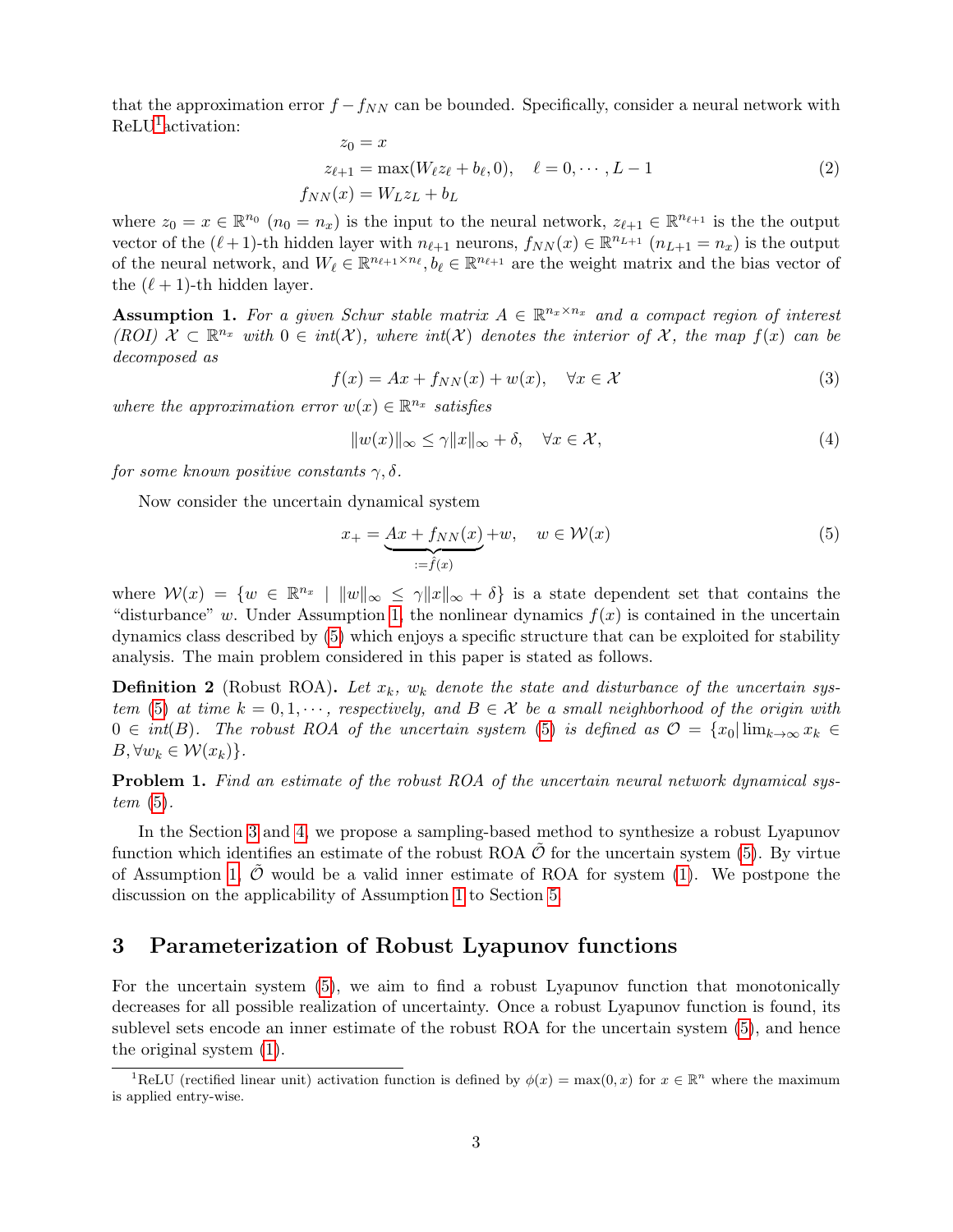#### 3.1 Robust Lyapunov function

For the uncertain system [\(5\)](#page-2-3) with the uncertainty set  $\mathcal{W}(x)$ , we aim to show that the system trajectories converge to a neighborhood  $\beta$  of the origin. The neighborhood  $\beta$  is chosen according to the practical need of verification. Let  $B_r = \{x \in \mathbb{R}^{n_x} \|\|x\|_{\infty} \leq r\} \subset \mathcal{X}$  denote an  $\ell_{\infty}$  norm ball with radius  $r > 0$  contained inside the ROI. The robust Lyapunov function is defined in the following theorem.

Definition 3 (Successor set). For the uncertain dynamics [\(5\)](#page-2-3), we denote the successor set from a set B as  $succ(\mathcal{B}) = \{y \in \mathbb{R}^{n_x} | \exists x \in \mathcal{B}, w \in \mathcal{W} \text{ s.t. } y = \hat{f}(x) + w\}.$ 

<span id="page-3-0"></span>Theorem 1. Consider the discrete-time uncertain system [\(5\)](#page-2-3) and assume there exists a continuous function  $V(x): \mathcal{X} \mapsto \mathbb{R}$  satisfying

<span id="page-3-3"></span><span id="page-3-1"></span>
$$
V(x) > 0, \forall x \in \mathcal{X} \setminus B_r,\tag{6a}
$$

<span id="page-3-2"></span>
$$
V(\hat{f}(x) + w) - V(x) < 0, \forall x \in \mathcal{X} \setminus B_r, \forall w \in \mathcal{W}(x). \tag{6b}
$$

Denote  $\underline{\Omega}_{succ(B_r)}(V)$  the smallest sublevel set of  $V(x)$  that contains the successor set of  $B_r$  and  $\bar{\Omega}_{\mathcal{X}}(V)$  the largest sublevel set of  $V(x)$  that is contained in X. Then for all initial states  $x_0 \in \bar{\Omega}_{\mathcal{X}}(V)$ of the uncertain system [\(5\)](#page-2-3), we have  $\lim_{k\to\infty} x_k \in \Omega_{succ(B_r)}(V)$ .

*Proof.* All trajectories starting from  $x_0 \in \overline{\Omega}_X(V)$  reach  $B_r$  in a finite number of steps since  $V(x)$  is upper bounded in  $\mathcal X$  and its decrease in each step is lower bounded by a positive number as long as  $x \notin B_r$ . Once the state  $x_k$  reaches  $B_r$ , it is mapped to  $x_{k+1} \in \text{succ}(B_r) \subset \underline{\Omega}_{\text{succ}(B_r)}(V)$  in the next step. Whether  $x_{k+1} \notin B_r$  or  $x_{k+1} \in B_r$ , the trajectory starting from  $x_{k+1}$  will always stay in  $\underline{\Omega}_{\mathrm{succ}(B_r)}(V).$  $\Box$ 

We call any  $V(x)$  satisfying constraints [\(6a\)](#page-3-1) and [\(6b\)](#page-3-2) a *robust Lyapunov function* and those satisfying constraint [\(6a\)](#page-3-1) a robust Lyapunov function candidate. Theorem [1](#page-3-0) states that a robust Lyapunov function  $V(x)$  certifies the convergence of system trajectories under uncertainty to a neighborhood of the origin whose size and shape is jointly decided by  $V(x)$  and  $B<sub>r</sub>$ . The largest sublevel set of  $V(x)$  contained in the ROI X gives an estimate of robust ROA for the uncertain system, and  $\mathcal{O} = \Omega_{\mathcal{X}}(V)$  is also an inner-approximation of ROA of the original nonlinear system [\(1\)](#page-1-1). In the rest of the paper, we refer to robust Lyapunov functions simply as Lyapunov functions.

#### 3.2 Lyapunov function parameterization

To make the search for a Lyapunov function  $V(x)$  tractable, we parameterize the Lyapunov function candidate as a quadratic function using predicted nominal trajectories of the uncertain system [\(5\)](#page-2-3) for a finite horizon as the basis. For a horizon of  $k \geq 0$ , the basis is given by

$$
z_k(x) = \begin{bmatrix} x^\top \ \hat{f}^{(1)}(x)^\top \ \hat{f}^{(2)}(x)^\top \ \cdots \ \hat{f}^{(k)}(x)^\top \end{bmatrix}^\top
$$

where  $\hat{f}^{(i+1)}(x) = \hat{f}(\hat{f}^{(i)}(x))$  for  $i \ge 0$  and  $\hat{f}^{(0)}(x) = x$ . By denoting  $\mathbb{S}^n$  the set of  $n \times n$ -dimensional symmetric matrices, and  $\mathbb{S}^n_+$  ( $\mathbb{S}^n_{++}$ ) the set of  $n \times n$ -dimensional positive semidefinite (definite) matrices, the Lyapunov function candidate of *order*  $k$  is defined as

<span id="page-3-4"></span>
$$
V_k(x; P) = z_k^{\top}(x) P z_k(x), \quad P \in \mathbb{S}_{++}^{n_x}.
$$
 (7)

This parameterization is inspired by the non-monotonic Lyapunov function [\[14\]](#page-12-12) and finite-step Lyapunov function [\[15\]](#page-12-13) methods which construct Lyapunov function candidates using system states several steps ahead. By construction,  $V_k(x; P)$  is positive definite and readily satisfies constraint [\(6a\)](#page-3-1).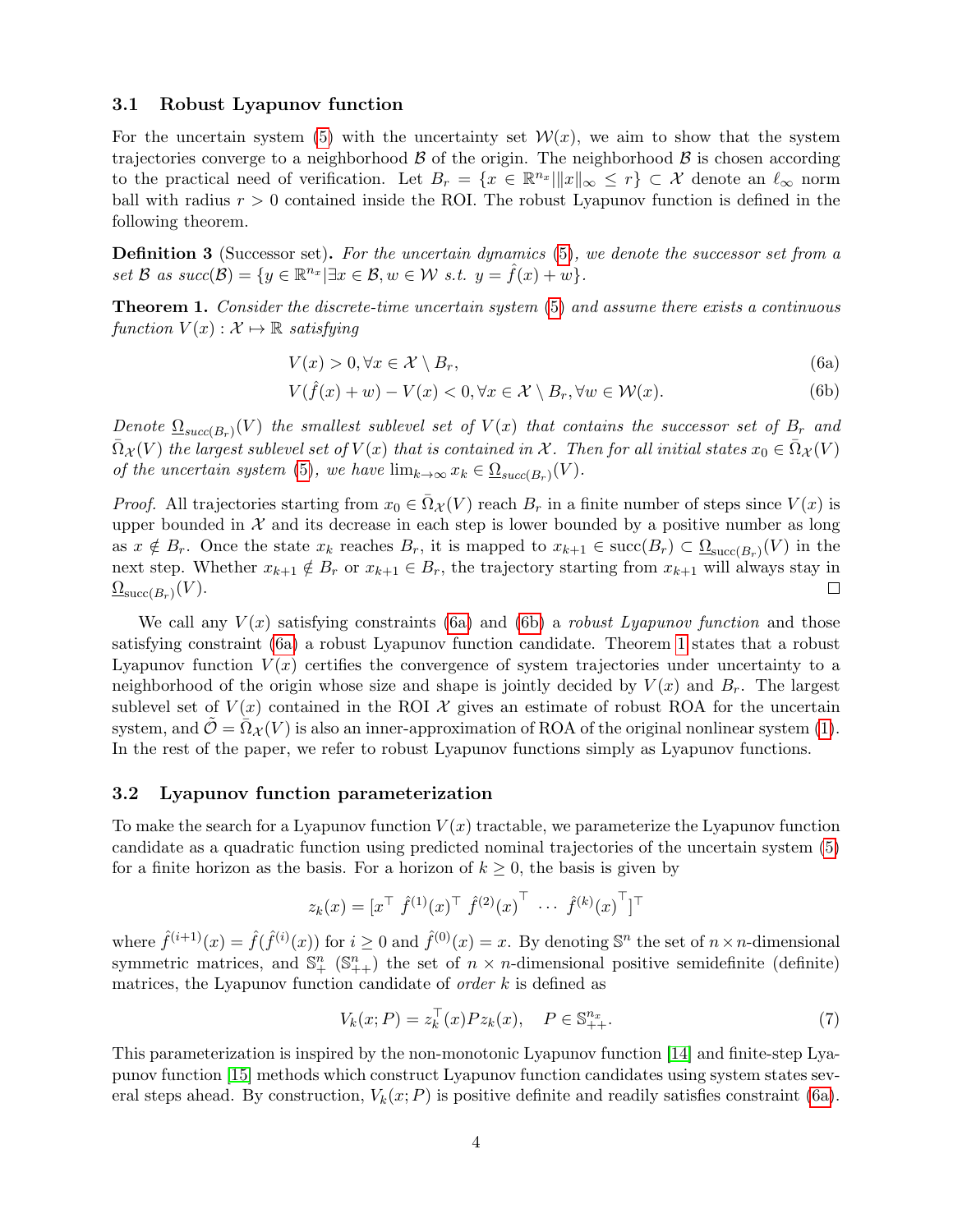In addition, the parameterization of  $V_k(x; P)$  has two desirable properties: (i)  $V_k(x; P)$  is a linear function in P when the state x is fixed, and (ii) for  $k \geq 1$ ,  $V_k(x; P)$  is a piecewise quadratic function in x and its complexity can be easily tuned by the order  $k$ .

The first property indicates that the set of valid Lyapunov function candidates is convex. To show this, define the Lyapunov difference function as

$$
\Delta V_k(x, w, P) = V_k(\hat{f}(x) + w; P) - V_k(x; P).
$$
\n(8)

From the first property of  $V_k(x; P)$ , we know that  $\Delta V_k(x, w, P)$  is also a linear function in P when the state x and uncertainty  $w$  are fixed. We describe the set of valid Lyapunov functions in the parameter space as

<span id="page-4-1"></span>
$$
\mathcal{F} = \{ P \in \mathbb{S}^{n_x} | 0 \prec P \preceq I, \Delta V_k(x, w, P) < 0, \forall x \in \mathcal{X} \setminus B_r, \forall w \in \mathcal{W}(x) \} \tag{9}
$$

and denote  $\mathcal F$  the target set. It follows that  $\mathcal F$  is a convex set since it is defined by two linear matrix inequalities and infinitely many linear inequalities in  $P$ . The convexity of  $\mathcal F$  is essential for the design of our main algorithm to search for Lyapunov functions.

The second property follows from the fact that the ReLU network  $\hat{f}(x)$  is a piecewise affine function and so are  $\hat{f}^{(i)}(x)$ . By tuning the order k, we can parameterize functions with high complexity, i.e., piecewise quadratic functions with a large amount of partitions, by using a relatively small number of parameters.

After identifying the set of Lyapunov functions  $\mathcal{F}$ , our goal becomes finding a feasible point in F or proves that F is empty with the given parameters. Although the set F is convex, finding a feasible point in it is challenging due to the infinitely many constraints in [\(9\)](#page-4-1) and the complexity of the underlying uncertain neural network dynamics [\(5\)](#page-2-3).

### <span id="page-4-0"></span>4 Sampling-based Lyapunov function synthesis

In this section, we extend the sampling-based method in [\[9\]](#page-12-8) to synthesize a Lyapunov function for the uncertain system [\(5\)](#page-2-3) with neural network nominal dynamics. Specifically, the proposed method is guaranteed to find a Lyapunov function in the target set  $\mathcal F$  in a finite number of iterations when  $\mathcal F$  is full-dimensional, and is capable of providing an infeasibility certificate of  $\mathcal F$  when  $\mathcal F$  is empty. Similar to [\[9\]](#page-12-8), we obtain this guarantee by sampling according to the analytic center cutting-plane method [\[16,](#page-12-14) [17\]](#page-12-15) from convex optimization. A step-by-step explanation is given below.

#### 4.1 Localization of the target set

To handle the infinitely many linear constraints in [\(9\)](#page-4-1), we first observe that an over-approximation  $\tilde{\mathcal{F}}$  of the target set  $\mathcal{F}$  can be obtained by relaxing the Lyapunov difference constraint in [\(9\)](#page-4-1) to hold only on a sample set with a finite number of state-disturbance pairs  $S = \{(x_i^S, w_i^S)\}_{i=1}^N$ , i.e.,

$$
\tilde{\mathcal{F}} = \{ P \in \mathbb{S}^{n_x} | 0 \prec P \preceq I, \Delta V_k(x, w, P) < 0, \forall (x, w) \in \mathcal{S} \}
$$

with samples  $x_i^S \in \mathcal{X} \setminus B_r, w_i^S \in \mathcal{W}(x_i^S)$  for  $i = 1, \dots, N$ . We call  $\tilde{\mathcal{F}}$  a localization set of  $\mathcal{F}$  and  $\mathcal{F} \subseteq \tilde{\mathcal{F}}$  holds by definition. Since the localization set  $\tilde{\mathcal{F}}$  is given by a finite number of convex inequalities, finding a feasible point in  $\tilde{\mathcal{F}}$  or showing infeasibility of  $\tilde{\mathcal{F}}$  can be done by solving a convex program efficiently. If for a sample set  $S$ , the localization set  $\tilde{\mathcal{F}}$  is empty, then we have a certificate that the target set  $\mathcal F$  is empty. When the target set is nonempty, we can find a feasible point in F by iteratively expanding the sample set S and refining the localization set  $\tilde{\mathcal{F}}$ . However,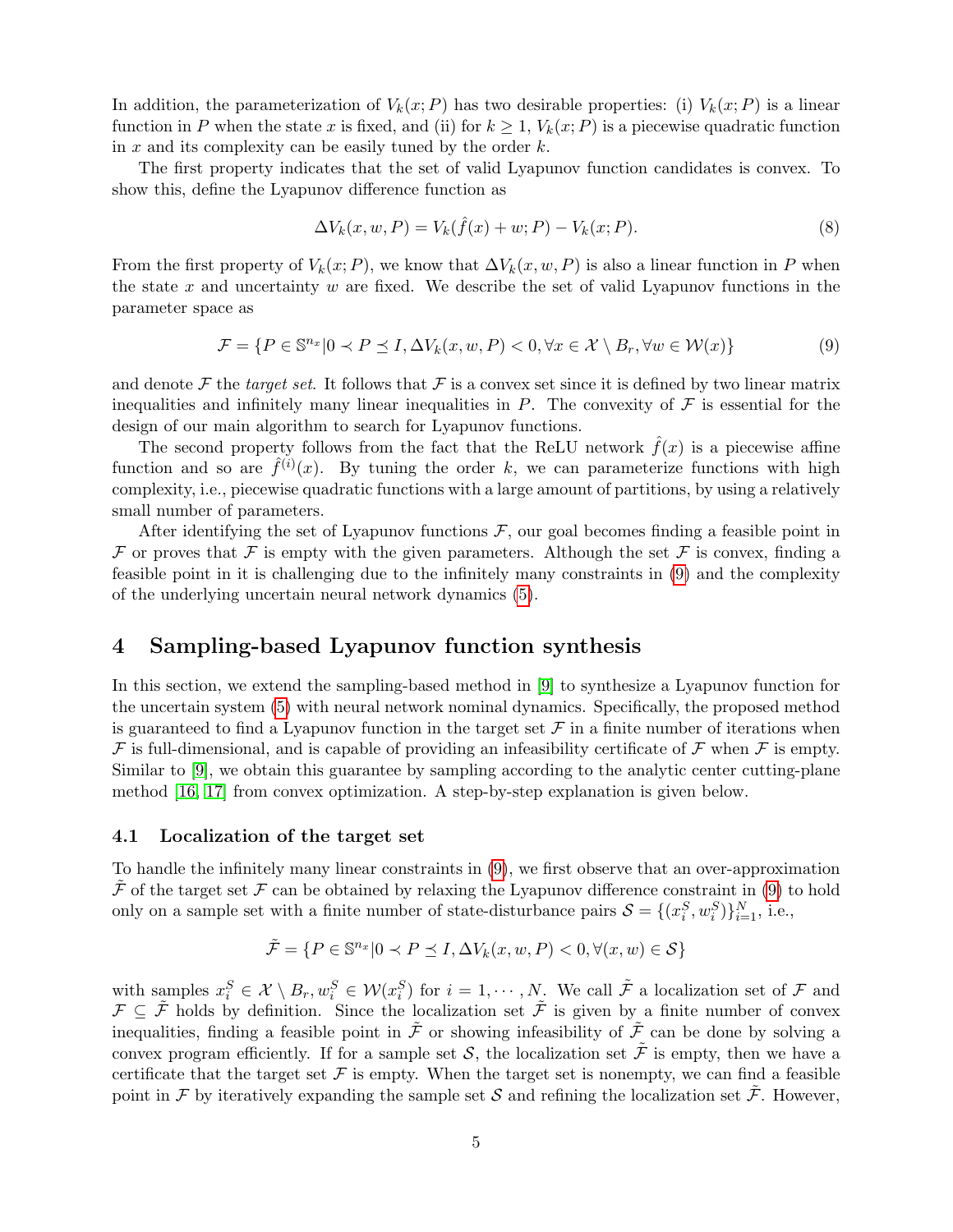expanding the sample set in an arbitrary or random way is not efficient or may not improve the over-approximation of  $\mathcal{F}$ ; in order to obtain performance guarantees, we need to add samples that are informative at each iteration. This is done by alternating between a learner and a verifier to select the samples.

#### 4.2 Construction of the learner

Given a sample set S and the corresponding localization set  $\tilde{\mathcal{F}}$ , the learner proposes a Lyapunov function candidate  $V_k(x; P_{ac})$  with  $P_{ac}$  as the analytic center of  $\tilde{\mathcal{F}}$ .

**Definition 4** (Analytic center [\[18\]](#page-12-16)). The analytic center  $x_{ac}$  of a set of convex inequalities and linear equalities  $h_i(x) \leq 0, i = 1, \dots, m$ ,  $Fx = g$ , is defined as the solution of the convex problem

$$
\text{minimize}_{x} \quad -\sum_{i=1}^{m} \log(-h_i(x)) \quad \text{subject to} \quad Fx = g.
$$

By the definition of analytic center,  $P_{ac}$  is given by

<span id="page-5-0"></span>
$$
P_{ac} := \underset{P}{\text{argmin}} - \sum_{(x,w)\in\mathcal{S}} \log(-\Delta V_k(x, w, P)) - \log \det(I - P) - \log \det(P). \tag{10}
$$

where  $-\log \det(I-P) - \log \det(P)$  is the barrier function of the set  $\{P|0 \prec P \prec I\}$ . If problem [\(10\)](#page-5-0) is infeasible, the localization set  $\ddot{\mathcal{F}}$  is empty and so is the target set  $\mathcal{F}$ . If problem [\(10\)](#page-5-0) is feasible,  $V_k(x; P_{ac})$  is proposed by the learner as the Lyapunov function candidate based on the localization set  $\mathcal F$  and is passed to the verifier.

#### 4.3 Construction of the verifier

For the given Lyapunov function candidate  $V_k(x; P_{ac})$  proposed by the learner, the verifier either validates  $V_k(x; P_{ac})$  or rejects it by giving a counterexample  $(x^*, w^*)$  at which  $V_k(x; P_{ac})$  violates the Lyapunov difference condition [\(6b\)](#page-3-2), i.e.,  $\Delta V_k(x^*, w^*, P_{ac}) \geq 0$ . This is done by solving the global optimization problem:

<span id="page-5-1"></span>
$$
p^* = \underset{x \in \mathcal{X} \setminus B_r, w \in \mathcal{W}(x)}{\text{maximize}} \quad \Delta V_k(x, w, P_{ac}) \tag{11}
$$

which is nonconvex. Denote  $p^*$  the optimal value of [\(11\)](#page-5-1) and  $(x^*, w^*)$  the optimal solution. The verifier validates  $V_k(x; P_{ac})$  if  $p^* < 0$  and rejects  $V_k(x; P_{ac})$  if  $p^* \geq 0$  with  $(x^*, w^*)$  as the counterexample. In the former case, we already have a valid Lyapunov function  $V_k(x; P_{ac})$  for the uncertain system [\(5\)](#page-2-3); in the latter case, the counterexample  $(x^*, w^*)$  is added to the sample set S and the localization set  $\tilde{\mathcal{F}}$  is updated. Then the learner generates a new Lyapunov function candidate based on the updated localization set. The alternation between the learner and the verifier is repeated until either a Lyapunov function in  $\mathcal F$  is found or  $\mathcal F$  is certified to be empty. We summarize our method in Algorithm [1.](#page-6-0) Solving a nonconvex optimization problem to global optimality is in general intractable, but for the uncertain neural network dynamical system [\(5\)](#page-2-3), we are able to formulate problem [\(11\)](#page-5-1) as a nonconvex mixed-integer quadratic program (MIQP) for which global optimization algorithms exists [\[19,](#page-13-0) [20\]](#page-13-1). In practice, Algorithm [1](#page-6-0) is easy to implement since solving nonconvex MIQPs to global optimality can be done in off-the-shell solvers such as Gurobi v9.0 [\[21\]](#page-13-2). Interested readers are referred to [\[9\]](#page-12-8) for more discussions on the complexity and solvability of MIQPs. Next, we show how to formulate problem [\(11\)](#page-5-1) as an MIQP by exploiting the mixed-integer linear formulation of ReLU networks.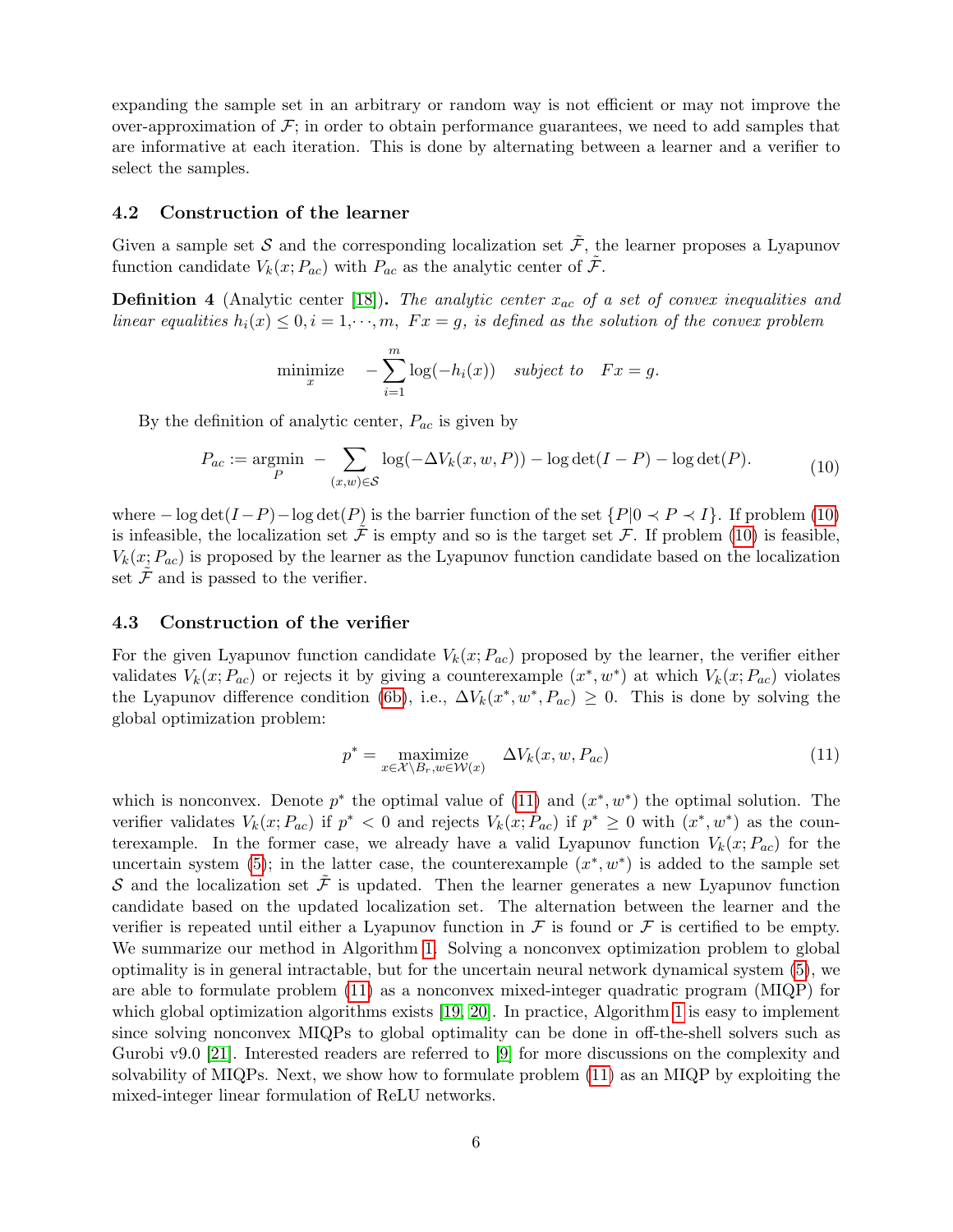Algorithm 1: Learning robust Lyapunov function

**Data:** Initial sample set  $S$ Result: Infeasibility certificate or Lyapunov function while True do Update localization set  $\tilde{\mathcal{F}}$ Call the learner if  $(10)$  is feasible then | Propose candidate  $V_k(x; P_{ac})$ else Return infeasibility certificate Call the verifier if  $max(11) < 0$  $max(11) < 0$  $max(11) < 0$  then Return Lyapunov function else Generate counterexample  $(x^*, w^*)$ Update sample set  $S = S \cup \{(x^*, w^*)\}$ 

<span id="page-6-0"></span>The formulation of the MIQP is based on the fact that the feedforward ReLU network  $f_{NN}(x)$ can be described by a set of mixed-integer linear (MIL) constraints. For the  $(\ell + 1)$ -th activation layer in the ReLU network described in [\(2\)](#page-2-4), let  $m^{\ell}$  and  $\bar{m}^{\ell}$  be the element-wise lower and upper bounds on the input, i.e.,  $\underline{m}_{\ell} \leq W_{\ell} z_{\ell} + b_{\ell} \leq \overline{m}_{\ell}$ . Then the ReLU activation function is equivalent to the following set of mixed-integer linear constraints [\[22\]](#page-13-3):

<span id="page-6-1"></span>
$$
z_{\ell+1} = \max(W_{\ell}z_{\ell} + b_{\ell}, 0) \iff
$$
  
\n
$$
\begin{cases}\nz_{\ell+1} \ge W_{\ell}z_{\ell} + b_{\ell} \\
z_{\ell+1} \le W_{\ell}z_{\ell} + b_{\ell} - \text{diag}(\underline{m}_{\ell})(1 - t_{\ell}) \\
z_{\ell+1} \ge 0 \\
z_{\ell+1} \le \text{diag}(\bar{m}_{\ell})t_{\ell},\n\end{cases}
$$
\n(12)

where  $t_\ell \in \{0, 1\}^{n_{\ell+1}}$  is a vector of binary variables for the  $(\ell + 1)$ -th activation layer. Since the input to the ReLU network is bounded in our considered problem, various methods are available to find the element-wise pre-activation bounds  $\{\underline{m}_{\ell}, \bar{m}_{\ell}\}$  such as interval bound propagation [\[23\]](#page-13-4) and linear programming [\[24\]](#page-13-5). By assembling the mixed-integer linear constraints [\(12\)](#page-6-1) for each layer, we obtain the mixed-integer linear representation of the ReLU network and also the nominal dynamics  $x_+ = \hat{f}(x)$  in [\(5\)](#page-2-3). Consequently, the composition  $\hat{f}^{(i)}(x)$  for  $i = 1, \dots, k$  can be described by mixed-integer linear constraints as well.

With the given Lyapunov function candidate  $V_k(x; P_{ac})$ , problem [\(11\)](#page-5-1) can be rewritten as

$$
\underset{x,y,w}{\text{maximize}} \quad z_k^\top(y) P_{ac} z_k^\top(y) - z_k^\top(x) P_{ac} z_k^\top(x) \tag{13a}
$$

$$
subject to \t y = Ax + f_{NN}(x) + w \t(13b)
$$

<span id="page-6-6"></span><span id="page-6-5"></span><span id="page-6-4"></span><span id="page-6-3"></span><span id="page-6-2"></span>
$$
||w||_{\infty} \le \gamma ||x||_{\infty} + \delta \tag{13c}
$$

 $x \in \mathcal{X} \setminus B_r$  (13d)

where the MIL representation of constraint [\(13b\)](#page-6-2) and basis  $z_k(x), z_k(y)$  follows from that of the ReLU network, and the MIL representation of constraints [\(13c\)](#page-6-3) and [\(13d\)](#page-6-4) follow from that of the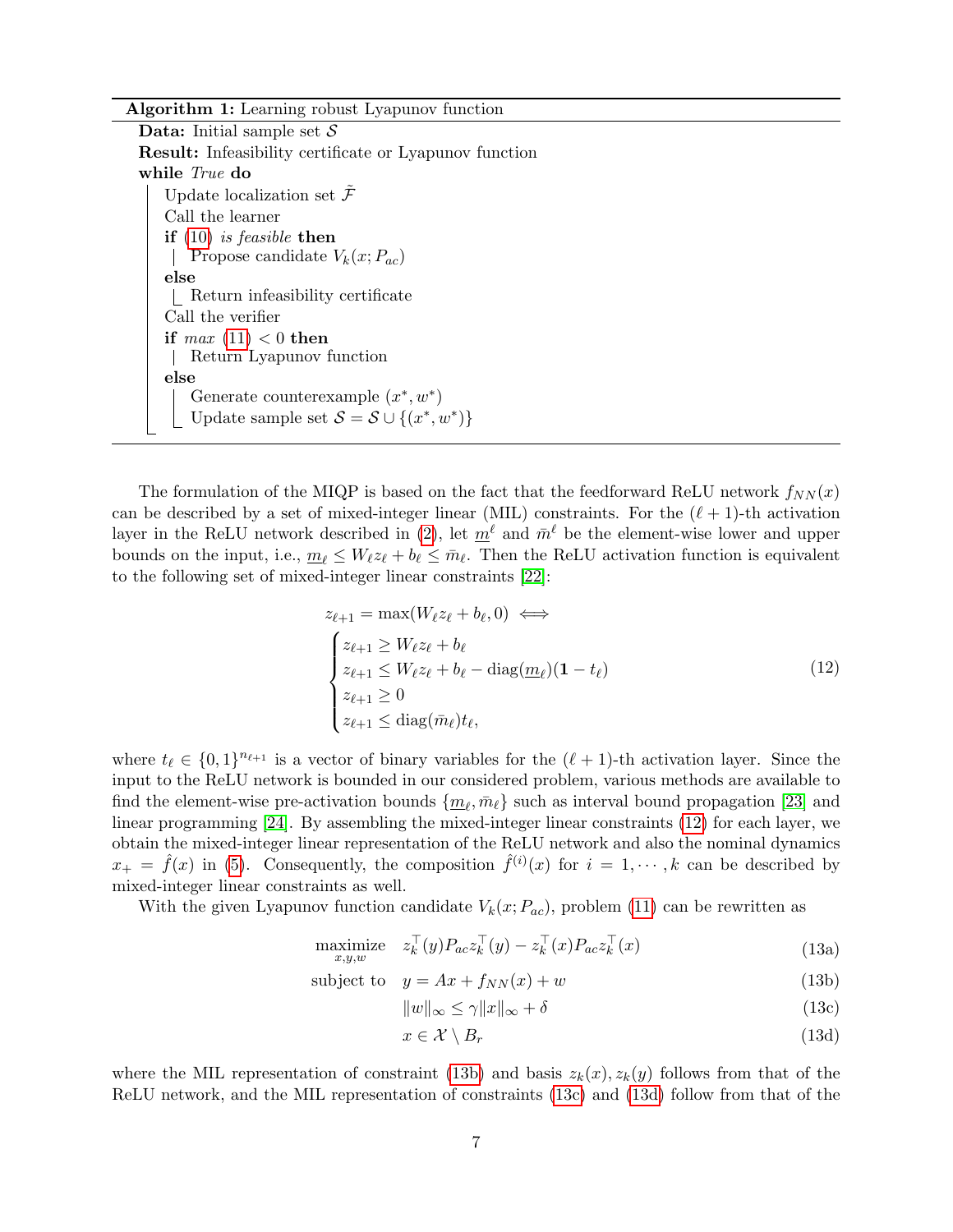$\ell_{\infty}$  norm. Since the objective function [\(13a\)](#page-6-5) is quadratic and indefinite, problem [\(13\)](#page-6-6) is a nonconvex MIQP which can be solved by Gurobi to global optimality.

#### 4.4 Termination guarantee

Algorithm [1](#page-6-0) is guaranteed to find a Lyapunov function in the target set under the following assumption:

<span id="page-7-1"></span>**Assumption 2.** The target set F defined in [\(9\)](#page-4-1) is full-dimensional, i.e., there exists  $P_c \in \mathbb{S}^{(k+1)n_x}$ and  $\epsilon > 0$  such that  $\{P \in \mathbb{S}^{(k+1)n_x} \mid ||P - P_c||_F \leq \epsilon\} \subset \mathcal{F}$  where  $||\cdot||_F$  is the Frobenius norm.

<span id="page-7-2"></span>**Theorem 2.** Under Assumption [2,](#page-7-1) Algorithm [1](#page-6-0) finds a Lyapunov function in the target set  $\mathcal F$  in at most  $O(((k+1)n_x)^3/\epsilon^2)$  iterations.

Theorem [2](#page-7-2) states that when the target set is full-dimensional, Algorithm [1](#page-6-0) is guaranteed to find a Lyapunov function in a finite number of steps. Such a guarantee follows from the termination guarantee of the analytic center cutting-plane method considered in [\[25\]](#page-13-6) and this is the main reason we require the learner to propose the analytic center of the localization sets as Lyapunov function candidates. From an optimization point of view, the sampling-based method described in Algorithm [1](#page-6-0) is equivalent to finding a feasible solution in the target set through the analytic center cutting-plane method with the verifier serving as the cutting-plane oracle. The proof of Theorem [2](#page-7-2) follows from that of [\[9,](#page-12-8) Theorem 2] since our extension of the Lyapunov function synthesis method in [\[9\]](#page-12-8) to the uncertain dynamical system [\(5\)](#page-2-3) does not change the convexity of the target set.

**Remark 1.** When the target set is empty, we do not have a finite-step termination guarantee for the proposed algorithm. Therefore, Algorithm [1](#page-6-0) is semi-complete and in practice, we can add additional stopping criteria, e.g., maximum number of iterations, to Algorithm [1.](#page-6-0)

To summarize, the sampling-based Lyapunov function synthesis method in [\[9\]](#page-12-8) looks for Lyapunov functions simply based on the mixed-integer representation of hybrid systems. This makes it suitable to verify the stability of neural network dynamical systems since modeling the behavior of ReLU network over a compact set through MIL constraints is straightforward. In this paper we extend this method to handle uncertain dynamical systems and apply it in a novel setting to estimate the ROA of nonlinear dynamical systems through their neural network approximations. The non-conservativeness and the finite-step termination guarantee provided by Theorem [1](#page-3-0) makes this method favorable to analyze uncertain dynamical systems. However, this is obtained at the cost of the worst-case exponential complexity of the MIQP [\(13\)](#page-6-6).

# <span id="page-7-0"></span>5 Approximation of dynamical systems by neural networks

In this section, we investigate the applicability of Assumption [1](#page-2-2) and show how to estimate the error bound parameters  $(\gamma, \delta)$ .

#### 5.1 Neural network training

The decomposition of the nonlinear map  $f(x) = Ax + f_{NN}(x) + w(x)$  in [\(3\)](#page-2-5) is motivated by two facts: first, stability verification tools [\[9,](#page-12-8) [10\]](#page-12-9) for neural network dynamical systems have been developed; second, powerful and easy-to-use machine learning tools are available to train  $f_{NN}(x)$ to high accuracy and keep the approximation error  $w(x)$  small. In training  $f_{NN}(x)$ , we want to obtain a neural network model that not only achieves a small approximation error but also is easy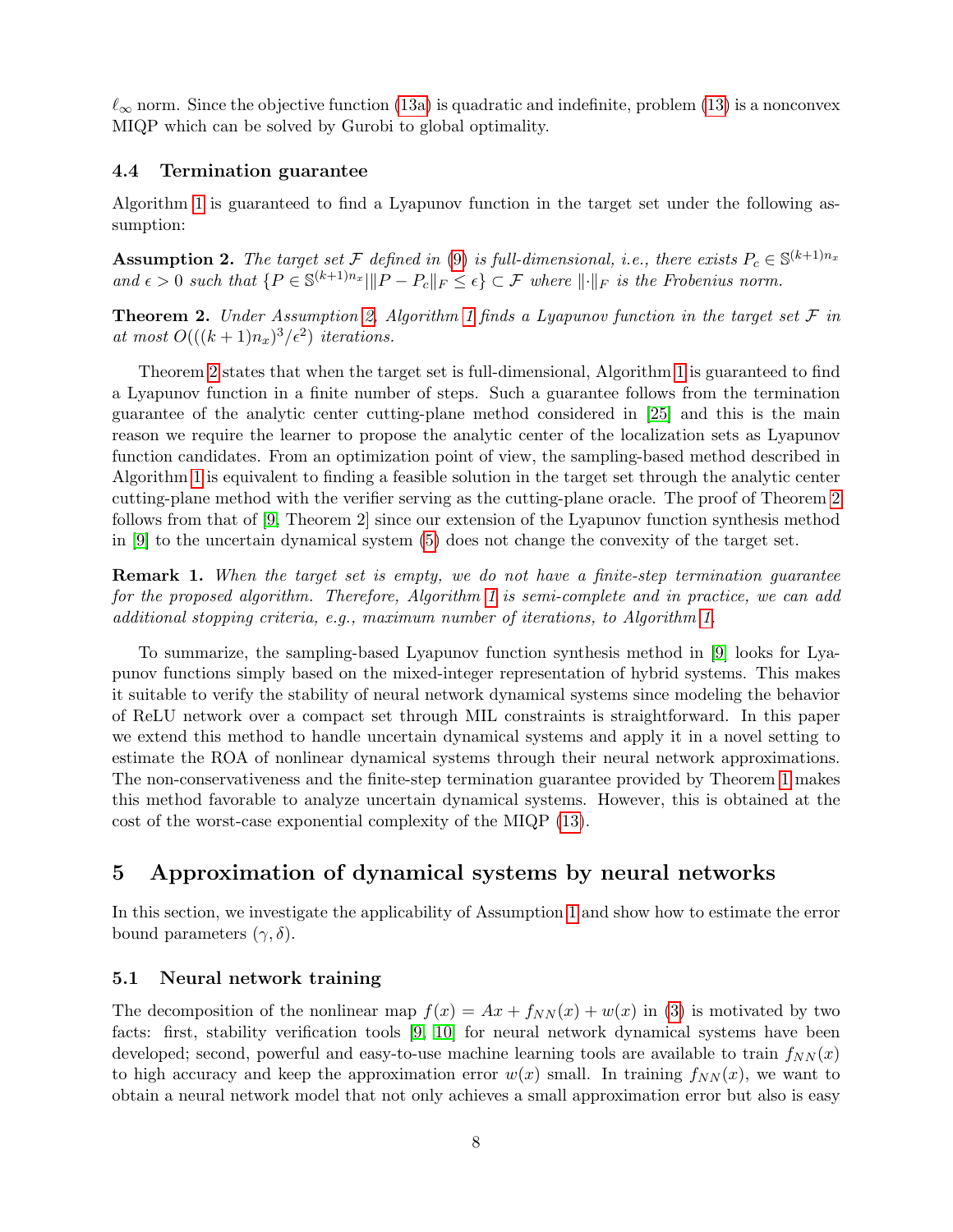to verify. In light of the latter objective, it is desirable to increase the number of stable ReLUs in  $f_{NN}(x)$ , i.e., ReLUs that always output zero or one. For these ReLUs, we do not need to introduce binary variables in the MIQP [\(13\)](#page-6-6). As a result, any training method that can increase the number of stable ReLUs can significantly improve the complexity of the verification. As shown in [\[26\]](#page-13-7), applying  $\ell_1$ -regularization to the training objective generally works well in reducing the complexity of verification. Other training methods with the same goal are presented in [\[26\]](#page-13-7) as well.

#### 5.2 Identification of error bound

For a given neural network  $f_{NN}(x)$  which approximates the nonlinear map  $f(x)$ , we estimate an error bound in the form of [\(4\)](#page-2-6) based on dense sampling of the ROI  $\mathcal{X}$ . This method is not meant to compete with the modeling error quantification methods in the literature. Instead, we use it to provide a reasonable error bound to set up the simulation.

By assumption  $f(x)$  is locally Lipschitz continuous. Let  $L_f(L_N)$  be an upper bound on the Lipschitz constant of  $f(x)$   $(Ax + f_{NN}(x))$  over the ROI X. Since  $w(x) = f(x) - Ax - f_{NN}(x)$ , we can upper bound the Lipschitz constant of  $w(x)$  as  $L_w = L_f + L_N$ . Then we sample densely from the ROI X and in particular the samples  $\mathcal{S}_{\mathcal{X}} = \{x_i^S\}_{i=0}^N \subset \mathcal{X}$  form a  $\epsilon$ -net of X, i.e., for all  $x \in \mathcal{X}$ , there exists a sample  $y \in S_{\mathcal{X}}$  such that  $||x - y|| \leq \epsilon$ . We define the admissible set of  $(\gamma, \delta)$  as

$$
\Gamma = \{ (\gamma, \delta) | ||w(x)||_{\infty} \le \gamma ||x||_{\infty} + \delta, \forall x \in S_{\mathcal{X}} \}
$$

and any pair  $(\gamma', \delta') \in \Gamma$  gives an estimate of the upper bound in [\(4\)](#page-2-6). Since we want to keep  $(\gamma', \delta')$ small, we let  $\delta' = \min \delta$  s.t.  $(\gamma', \delta) \in \Gamma$ . Note that there are infinitely many pairs in the admissible set and decreasing one parameter would increase the other one.

Given any admissible pair  $(\gamma', \delta')$ , for all  $x \in \mathcal{X}$  we have

<span id="page-8-1"></span>
$$
||w(x)||_{\infty} \le ||w(x) - w(y)||_{\infty} + ||w(y)||_{\infty}
$$
  
\n
$$
\le L_w ||x - y||_{\infty} + \gamma' ||y||_{\infty} + \delta'
$$
  
\n
$$
\le L_w ||x - y||_{\infty} + \gamma' ||y - x||_{\infty} + \gamma' ||x||_{\infty} + \delta'
$$
  
\n
$$
\le \gamma' ||x||_{\infty} + \delta' + (L_w + \gamma')\epsilon
$$
\n(14)

where  $y \in \mathcal{S}_{\mathcal{X}}$  is chosen such that  $||x - y|| \leq \epsilon$ . Therefore,  $\gamma = \gamma', \delta = \delta' + (L_w + \gamma')\epsilon$  gives a valid upper bound for  $||w(x)||_{\infty}$  over the ROI X if we assume  $L_f$  is known. Otherwise, inequality [\(14\)](#page-8-1) indicates that by choosing  $\epsilon$  small enough, the admissible pair  $(\gamma', \delta')$  obtained from sampling gives a good estimate of a deterministic error bound.

Since every pair from the admissible set  $\Gamma$  generates an error bound estimate, we can combine K admissible  $(\gamma', \delta')$  pairs to obtain a tighter error bound as

$$
||w||_{\infty} \le \gamma_i' ||x||_{\infty} + \delta_i', \quad i = 1, \cdots, K
$$
\n(15)

from the sampling. One special, interesting choice is setting  $\gamma' = 0$  since in this case constraint [\(13c\)](#page-6-3) in the MIQP becomes  $||w||_{\infty} \leq \delta'$  and is convex.

# <span id="page-8-0"></span>6 Numerical examples

We consider a 2- and 3-dimensional nonlinear system from the literature and train ReLU networks to approximate their dynamics. The approximation errors are estimated from sampling to generate the uncertain neural network dynamical systems, for which our proposed algorithm is called to synthesize robust Lyapunov functions. All experiments are run on an Intel Core i7-6700K CPU.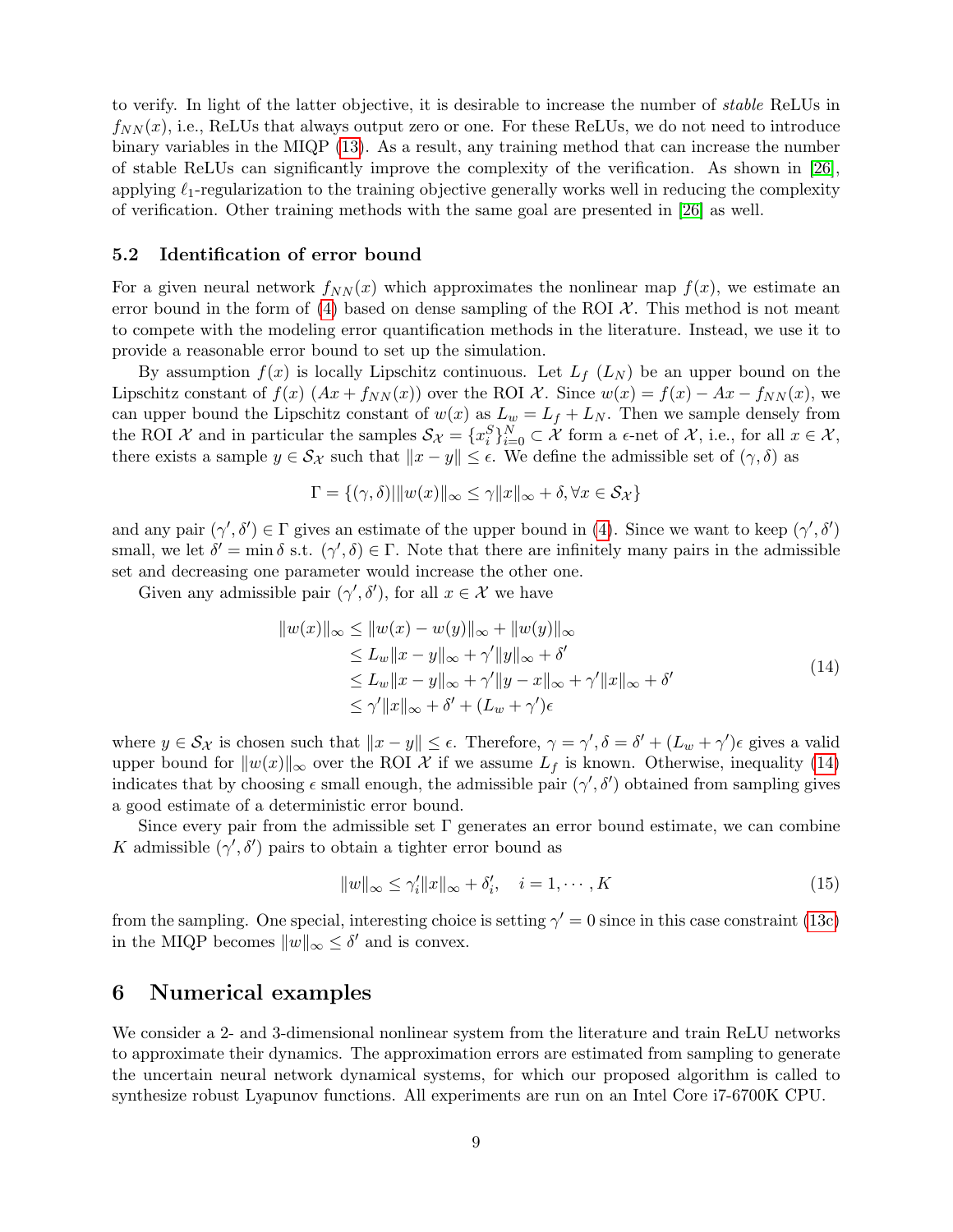<span id="page-9-1"></span>

Figure 1: The neural network approximation errors are marked by the blue dots for a dense sample set over the ROI. The affine error bounds are denoted by the blue, orange, green, and red lines corresponding to  $(\gamma, \delta) = (0, 0.0288), (1.167, 0.0141), (0.0233, 4.767 \times 10^{-3}), (0.0350, 4.026 \times 10^{-4}),$  respectively.

#### 6.1 2-D rational system

Consider the 2 dimensional discrete-time rational system adapted from [\[27,](#page-13-8) Example 2]:

<span id="page-9-0"></span>
$$
x_1^+ = x_1 - \frac{x_1 + x_2^3}{1 + x_1^2}, \quad x_2^+ = x_2 + \frac{x_1^3 - 0.25x_2}{1 + x_2^2}.
$$
 (16)

and denote the dynamics in [\(16\)](#page-9-0) as  $x_+ = f(x)$ . For the uncertain dynamics decomposition [\(5\)](#page-2-3), we choose the Jacobian of  $f(x)$  at the origin as matrix  $A = [0\ 0; 0\ 0.75]$ . Then we sample 22500 states uniformly from the box  $\mathcal{R} = \{x \in \mathbb{R}^2 | ||x||_{\infty} \le 1.5\}$  and train a fully-connected ReLU network with the structure  $2 - 100 - 100 - 100 - 2$  (three hidden layers with 100 neurons each) with Keras [\[28\]](#page-13-9) and the Adam optimizer [\[29\]](#page-13-10) in 100 epochs to approximate the error dynamics  $f(x) - Ax$ . Since the approximation error bound [\(4\)](#page-2-6) is written in terms of the  $\ell_{\infty}$  norm, the training loss function is set to the mean absolute error. Furthermore, in order to alleviate the practical computational cost of the MIQP [\(13\)](#page-6-6) in the analysis phase, we add  $\ell_1$  regularization with weight 10<sup>-4</sup> during training.

We construct the ROI  $\mathcal X$  by uniformly sampling initial states from the region  $\mathcal R$  and simulate the trajectories of the system [\(16\)](#page-9-0) for 50 steps. Then, the convex hull of the initial condition samples from which the trajectories converge to the origin is chosen as the reference ROI  $\mathcal{X}_{ref}$ :=  ${x|A_{ref}x \le b_{ref}}$ . We tune the ROI by  $\mathcal{X} = \tau \mathcal{X}_{ref} := {x|A_{ref} \le \tau b_{ref}}$  with  $0 < \tau \le 1.0$ . In this example, we set the scaling parameter  $\tau = 0.9$ . The sampled convergent initial states are marked as the black dots in Fig. [2](#page-10-0) where the ROI is also plotted.

After training the neural network and fixing the ROI, we estimate the neural network approximation error by sampling a uniformly spaced grid from the ROI. The grid consists of 72306 state samples which form an  $\epsilon$ -net of the ROI with  $\epsilon \approx 0.005$ . We plot the  $(\|x\|_{\infty}, \|w\|_{\infty})$  pairs for all the samples in Fig. [1](#page-9-1) and our estimated error bound with  $(\gamma, \delta)$  gives an affine upper bound over all the sampled graph of  $(\Vert x \Vert_{\infty}, \Vert w \Vert_{\infty})$ . Selected values of  $(\gamma, \delta)$  and their corresponding affine bounds are plotted in Fig. [1.](#page-9-1) Although each pair  $(\gamma, \delta)$  gives an estimate on the bound of the neural network approximation error, formulating a concave piecewise affine upper bound by combining different values of  $(\gamma, \delta)$  is tighter than using a single one as discussed in Section [5.](#page-7-0) As shown in [\(14\)](#page-8-1), if the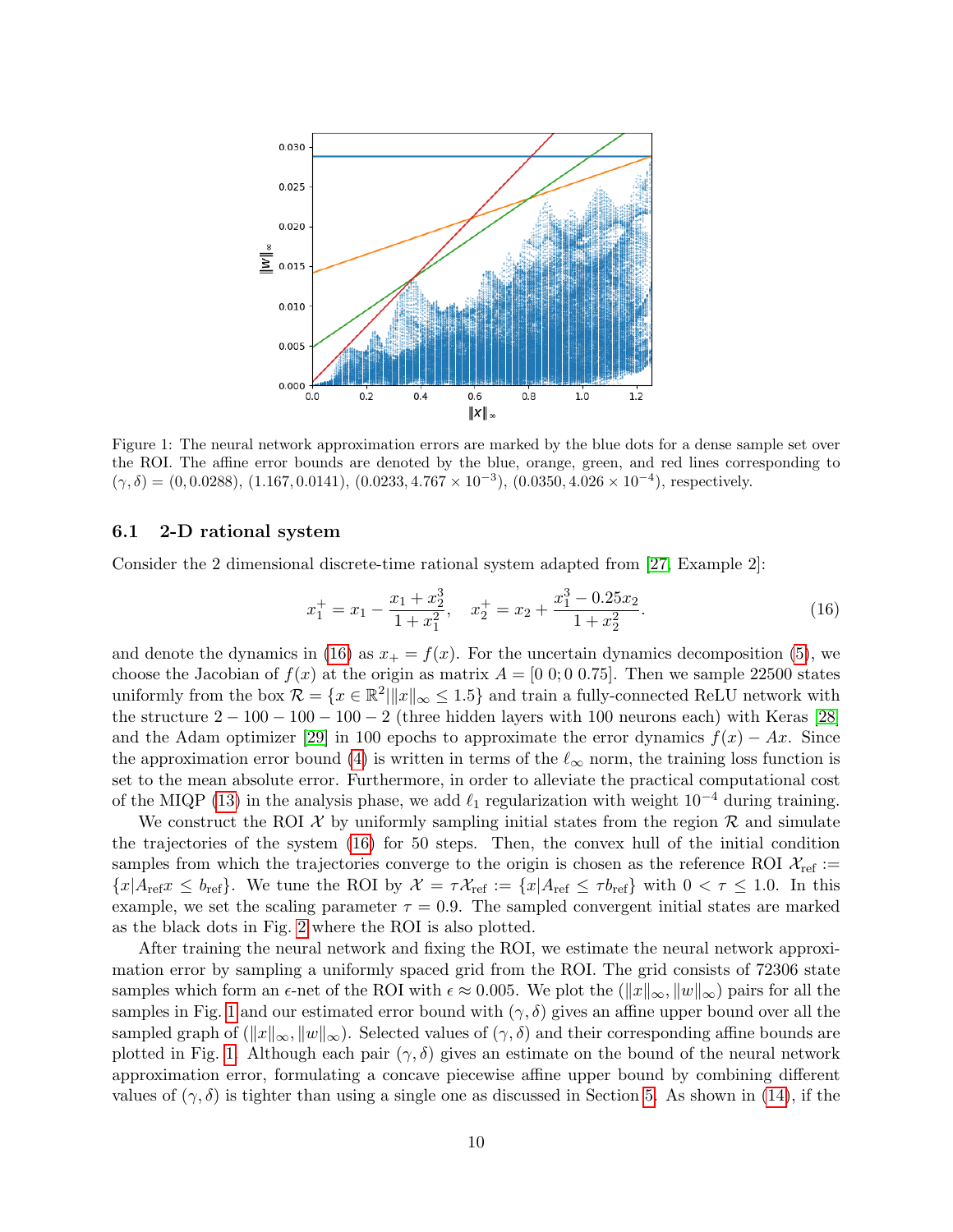sampling is dense enough, the estimated error bounds from samples is close to the true bounds. In this section, we apply estimated error bounds from sampling for simplicity.

Finally, we run Algorithm [1](#page-6-0) to find a robust Lyapunov function for the considered neural network approximation system with the error bound given by the concave bound shown in Fig. [1](#page-9-1) using four pairs of  $(\gamma, \delta)$  values. Let B denote the neighborhood that is excluded from the search space in place of the  $\ell_{\infty}$  norm ball  $B_r$  in [\(6\)](#page-3-3). For this example, we choose  $B = \{x \in \mathbb{R}^2 | -0.05 \le x_1 \le 0.05, -0.2 \le x_2 \}$  $x_2 \leq 0.2$  as a rectangle according to the simulated uncertain dynamical system [\(5\)](#page-2-3). Then we set the order of the Lyapunov function candidates to be  $k = 1$  $k = 1$  in [\(7\)](#page-3-4) and initialize Algorithm 1 with an empty sample set. Algorithm [1](#page-6-0) terminates in 6 iterations with a total solver time of 748 seconds. It successfully finds a robust Lyapunov function  $V_1(x; P)$  with  $P \in \mathbb{S}^4_{++}$ . The resulting estimate of the ROA  $\ddot{\mathcal{O}}$  which is the largest sublevel set of  $V_1(x; P)$  is plotted in Fig. [2](#page-10-0) together with several simulated trajectories of the uncertain system [\(5\)](#page-2-3). We observe that the estimate ROA provided by  $V_1(x; P)$  is close to the true ROA estimated by the samples.

<span id="page-10-0"></span>As a comparison, we run Algorithm [1](#page-6-0) with error bound  $(\gamma, \delta) = (0, 0.0288)$  which corresponds to the blue line in Fig [1.](#page-9-1) Since  $\gamma = 0$ , the constraint [\(13c\)](#page-6-3) becomes convex at the cost of looser characterization of the approximation errors. With the same setup, Algorithm [1](#page-6-0) finds a robust Lyapunov function in 17 iterations with the total solver time 3162 seconds. The synthesized robust Lyapunov function generates an estimate ROA similar to that shown in Fig [2](#page-10-0) with about 4 times the running time.



Figure 2: Estimate ROA of system [\(16\)](#page-9-0) through neural network approximation and synthesizing robust Lyapunov function. The estimate ROA  $O$  is marked by the blue curve and the ROI is given by the red polytope with dashed lines. The set  $B$  is a rectangle around the origin which is excluded from the search space of the verifier.

#### 6.2 3-D polynomial system

Consider the 3-dimensional continuous-time polynomial system in [\[30,](#page-13-11) Example B]:

$$
\begin{bmatrix} \dot{x}_1 \\ \dot{x}_2 \\ \dot{x}_3 \end{bmatrix} = \begin{bmatrix} x_1(x_1^2 + x_2^2 - 1) - x_2(x_3^2 + 1) \\ x_2(x_1^2 + x_2^2 - 1) + x_1(x_3^2 + 1) \\ 10x_3(x_3^2 - 1) \end{bmatrix} . \tag{17}
$$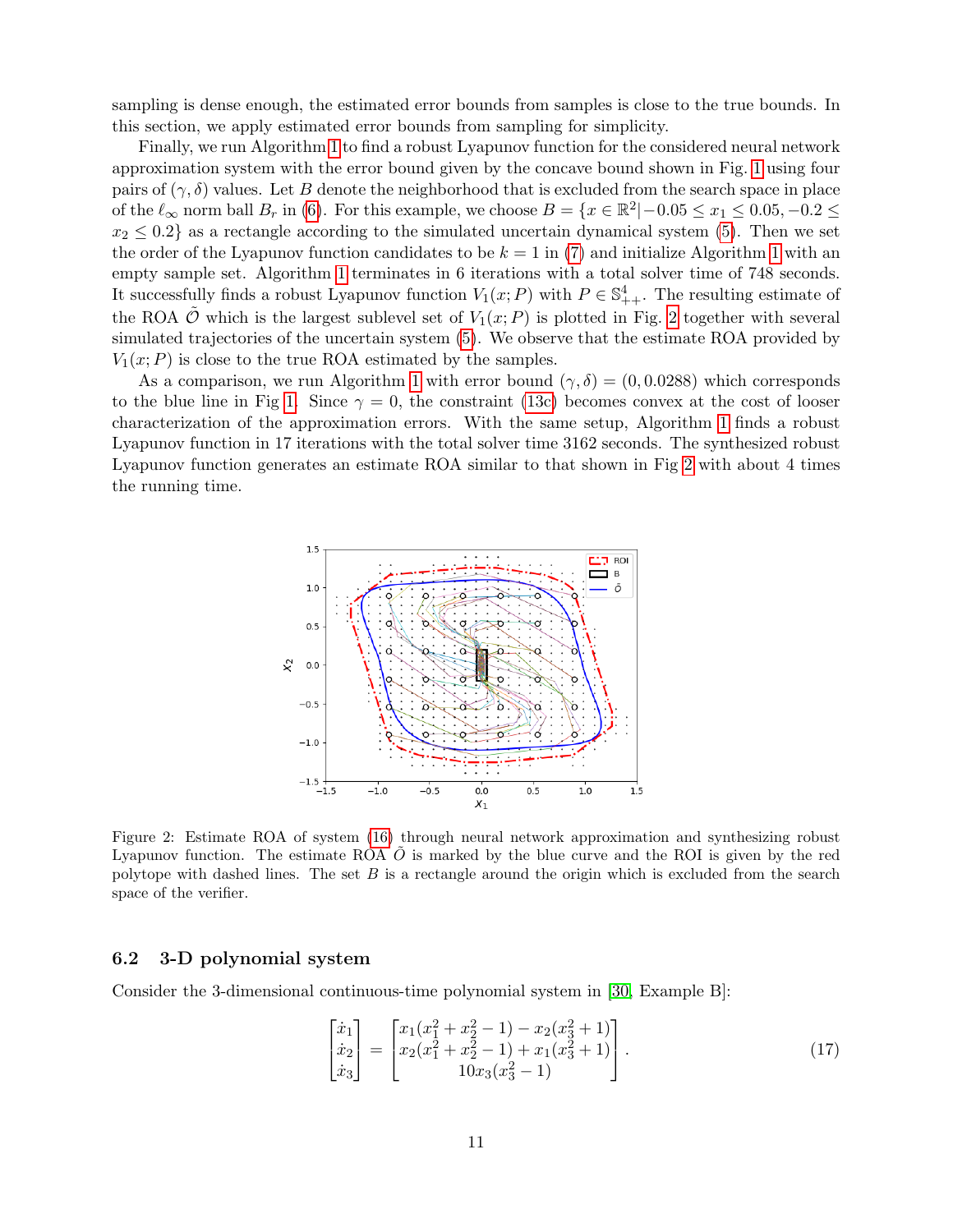<span id="page-11-1"></span>

Figure 3: Estimated ROA  $\tilde{\mathcal{O}}$  (blue curve) given by the robust Lyapunov function and the ROI (red polytope with dashed lines) on slices  $x_1 = 0$  and  $x_3 = 0$ . Simulated trajectories of the uncertain neural network dynamical system and their initial states (white dots) are projected to the corresponding slices for plotting.

We apply the Euler discretization method with sampling time  $dt = 0.1$  seconds to discretize the dynamics and choose the Jacobian of the discretized dynamics at the origin as the A matrix. Then we apply a  $3 - 100 - 100 - 100 - 3$  fully-connected ReLU network to approximate the discrete-time dynamics over the box  $\mathcal{R} = \{x \in \mathbb{R}^3 | ||x||_{\infty} \leq 1\}$ . The neural network is trained with 125000 samples uniformly spaced in  $\mathcal R$  by the same training method described in the 2-dimensional example. The ROI is obtained similarly through simulation and we estimate the neural network approximation error bound from sampling. The samples form an  $\epsilon$ -net in the ROI with  $\epsilon \approx 0.01$  and the error bound  $(\gamma, \delta) = (0, 0.0165)$  is estimated from sampling.

We run Algorithm [1](#page-6-0) for the uncertain neural network dynamical system with the exclusion of  $B = \{x \in \mathbb{R}^3 | \|x\|_{\infty} \leq 0.05\}$  from the ROI. The sample set is initialized as an empty set. With order  $k = 2$ , the algorithm terminates in one iteration with a total solver time of 10 seconds. Upon termination, a robust Lyapunov function  $V_2(x; P)$  is found whose largest sublevel set is shown in Fig [3](#page-11-1) together with the ROI at slices  $x_1 = 0$  and  $x_3 = 0$ . Simulated trajectories of the uncertain neural network dynamical system starting from uniformly spaced initial conditions inside the ROI are plotted in Fig. [3](#page-11-1) to illustrate the system dynamics.

# <span id="page-11-0"></span>7 Conclusion

Finding Lyapunov functions for nonlinear dynamical systems and estimating their region of attraction relies on deep insights from experts and requires a case-by-case analysis. In this paper, we move a step towards automating Lyapunov function synthesis for nonlinear systems. Our method starts with approximating the map of a dynamical system by a piecewise linear neural network. Assuming that the resulting approximation error can be bounded, we then develop a counterexample-guided method to synthesize a Lyapunov function that is robust to the approximation error.

While in practice the approximation error can be made arbitrarily small, computing deterministic bounds on it can be challenging, especially in high dimensions. In future work, we will explore efficient ways to bound the approximation error.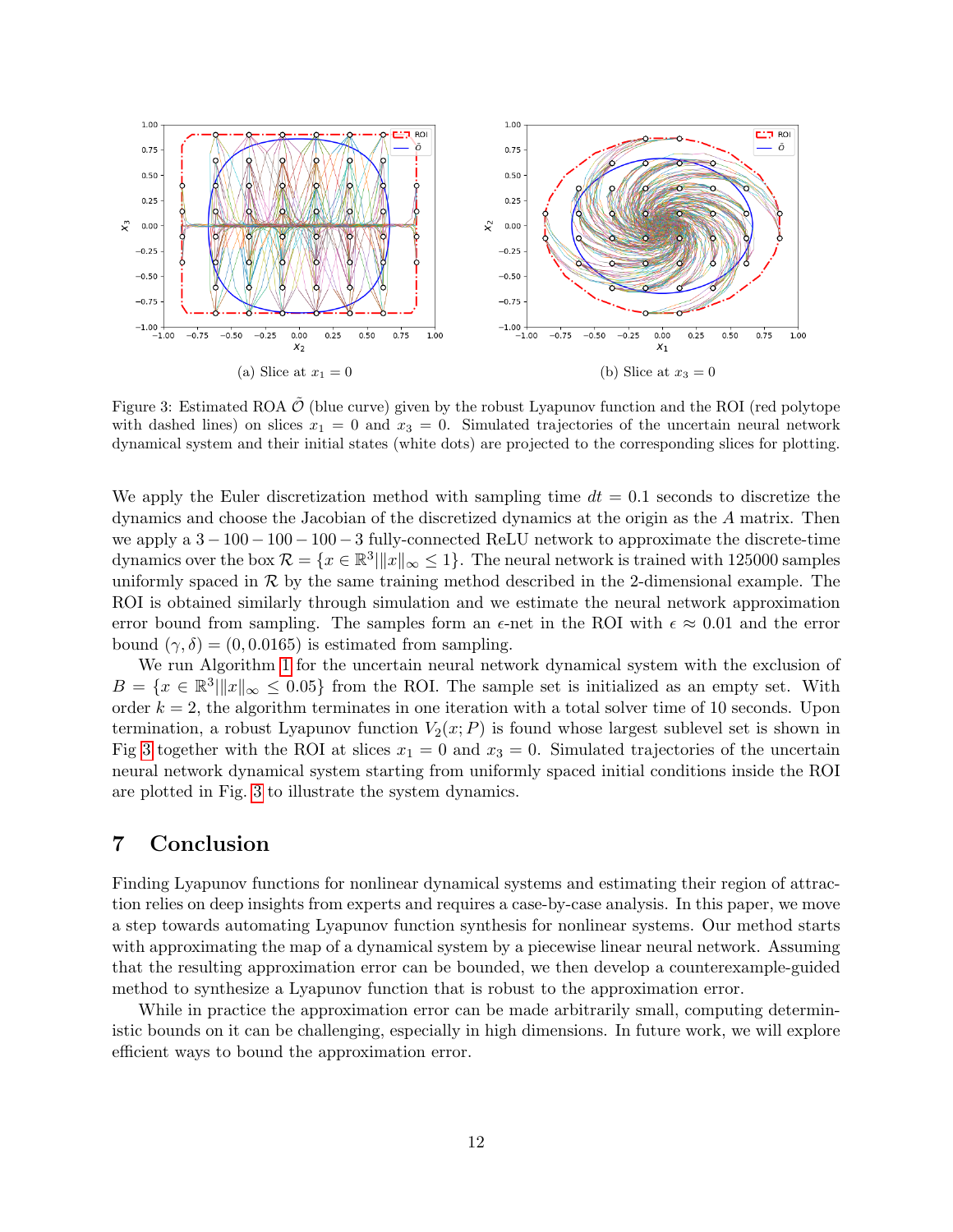# References

- <span id="page-12-0"></span>[1] W. M. Haddad and V. Chellaboina, Nonlinear dynamical systems and control: a Lyapunov-based approach. Princeton university press, 2011.
- <span id="page-12-1"></span>[2] P. Giesl and S. Hafstein, "Review on computational methods for Lyapunov functions," Discrete & Continuous Dynamical Systems-B, vol. 20, no. 8, p. 2291, 2015.
- <span id="page-12-2"></span>[3] F. Berkenkamp, R. Moriconi, A. P. Schoellig, and A. Krause, "Safe learning of regions of attraction for uncertain, nonlinear systems with gaussian processes," in 2016 IEEE 55th Conference on Decision and Control (CDC). IEEE, 2016, pp. 4661–4666.
- <span id="page-12-3"></span>[4] L. Wang, D. Han, and M. Egerstedt, "Permissive barrier certificates for safe stabilization using sum-ofsquares," in 2018 Annual American Control Conference (ACC). IEEE, 2018, pp. 585–590.
- <span id="page-12-4"></span>[5] S. M. Richards, F. Berkenkamp, and A. Krause, "The Lyapunov neural network: Adaptive stability certification for safe learning of dynamical systems," in Conference on Robot Learning. PMLR, 2018, pp. 466–476.
- <span id="page-12-5"></span>[6] P. Giesl, B. Hamzi, M. Rasmussen, and K. N. Webster, "Approximation of Lyapunov functions from noisy data," arXiv preprint arXiv:1601.01568, 2016.
- <span id="page-12-6"></span>[7] N. M. Boffi, S. Tu, N. Matni, J.-J. E. Slotine, and V. Sindhwani, "Learning stability certificates from data," arXiv preprint arXiv:2008.05952, 2020.
- <span id="page-12-7"></span>[8] O. Ogunmolu, X. Gu, S. Jiang, and N. Gans, "Nonlinear systems identification using deep dynamic neural networks," arXiv preprint arXiv:1610.01439, 2016.
- <span id="page-12-8"></span>[9] S. Chen, M. Fazlyab, M. Morari, G. J. Pappas, and V. M. Preciado, "Learning Lyapunov functions for hybrid systems," in Proceedings of the  $24nd$  ACM International Conference on Hybrid Systems: Computation and Control, 2021.
- <span id="page-12-9"></span>[10] H. Yin, P. Seiler, and M. Arcak, "Stability analysis using quadratic constraints for systems with neural network controllers," arXiv preprint arXiv:2006.07579, 2020.
- <span id="page-12-10"></span>[11] D. Ahmed, A. Peruffo, and A. Abate, "Automated and sound synthesis of Lyapunov functions with smt solvers," in International Conference on Tools and Algorithms for the Construction and Analysis of Systems. Springer, 2020, pp. 97–114.
- [12] A. Abate, D. Ahmed, M. Giacobbe, and A. Peruffo, "Formal synthesis of Lyapunov neural networks," IEEE Control Systems Letters, vol. 5, no. 3, pp. 773–778, 2020.
- <span id="page-12-11"></span>[13] Y.-C. Chang, N. Roohi, and S. Gao, "Neural Lyapunov control," arXiv preprint arXiv:2005.00611, 2020.
- <span id="page-12-12"></span>[14] A. A. Ahmadi and P. A. Parrilo, "Non-monotonic Lyapunov functions for stability of discrete time nonlinear and switched systems," in 2008 47th IEEE Conference on Decision and Control. IEEE, 2008, pp. 614–621.
- <span id="page-12-13"></span>[15] R. Bobiti and M. Lazar, "A sampling approach to finding Lyapunov functions for nonlinear discrete-time systems," in 2016 European Control Conference (ECC). IEEE, 2016, pp. 561–566.
- <span id="page-12-14"></span>[16] Y. Nesterov, "Cutting plane algorithms from analytic centers: efficiency estimates," Mathematical Programming, vol. 69, no. 1, pp. 149–176, 1995.
- <span id="page-12-15"></span>[17] D. S. Atkinson and P. M. Vaidya, "A cutting plane algorithm for convex programming that uses analytic centers," Mathematical Programming, vol. 69, no. 1-3, pp. 1–43, 1995.
- <span id="page-12-16"></span>[18] S. Boyd and L. Vandenberghe, Convex optimization. Cambridge university press, 2004.